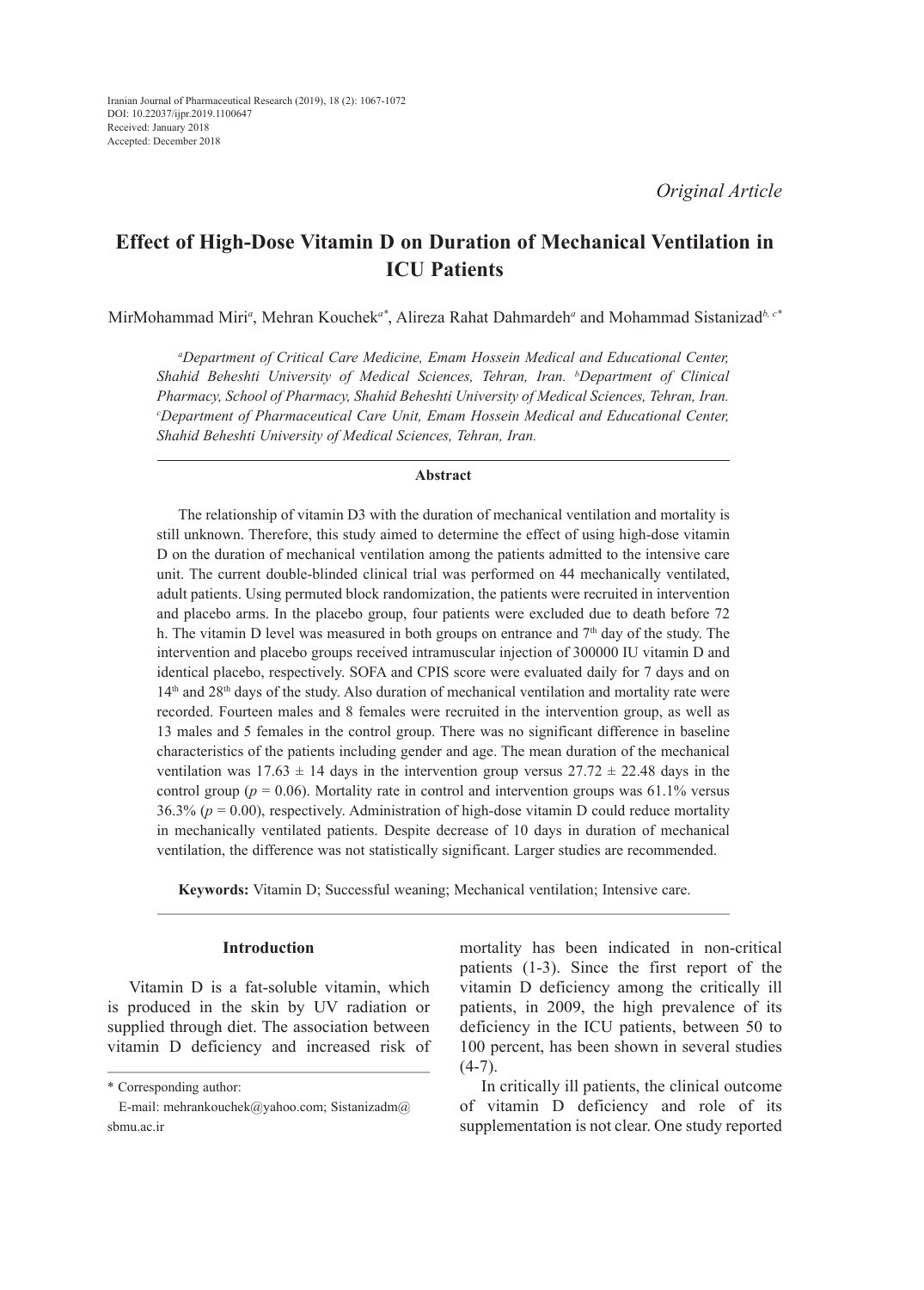that the vitamin D deficiency is directly related to the severity of the disease and the mortality rate, but it may not lead to prolonged duration of ICU stay, increased incidence of renal failure and sepsis (8-10). Contrary to these studies, many investigations reported that the vitamin D deficiency has a close relationship with prolonged hospitalization in the ICUs, re-admission, sepsis, and mortality (11-13). Some studies also exhibited that vitamin D deficiency could also increase the risk of respiratory failure (10, 14).

Despite some studies done on the role of vitamin D in critically ill patients, there have been no controlled studies which evaluate the role of vitamin D in duration of mechanical ventilation. So, the main goal of the current study was to determine the effect of vitamin D supplementation on duration of mechanical ventilation among ICU patients.

### **Experimental**

The present single-centre double-blinded clinical trial was conducted on the patients admitted in the ICU of Imam Hussein Hospital after approval by the Deputy of Research of Shahid Beheshti University of Medical Sciences, Tehran, Iran. The sample size was estimated to be 44 according to previous studies and the equation for calculating the sample size (15). The patients were selected using convenient sampling method according to inclusion criteria and then divided into two groups, intervention and placebo, in 1:1 ratio by permuted block randomization. The participants in this study were recruited from adult (age between 18 and 65 years) mechanically ventilated patients. Exclusion criteria were refusal of the legal guardian of the patient to participate in the study, the patient′s death in less than 72 h after enrolling in the study, renal dysfunction (GFR < 30 mL/min), and the onset of dialysis during the study, vitamin D supplementation in the last 15 days, hypo/hyper-calcemia (adjusted calcium less than 8 mg/dL or above 10), liver failure (Child-Pough stage C), parathyroid dysfunction, CPIS (Clinical Pulmonary Infection Score) >6,  $INR > 1.5$ , platelet  $\leq 80,000$  and hemodynamic disturbances (MAP less than 60 mmHg in three

consecutive hours). Five mL venous blood was obtained on first day of mechanical ventilation, for determination of 25-OH vitamin D level. Then, the patients in intervention and placebo groups received intramuscular injection of 300,000 IU vitamin D and identical placebo, respectively. Both drug and identical placebo were prepared by Daroupakhsh Pharmaceutical Company, Tehran, Iran. Nurses and physicians were blinded to study groups.

For all recruited patients, Acute Physiologic and Chronic Health Evaluation II (APACHE II) score was determined on the entrance to the study. Sequential Organ Failure Assessment (SOFA) score and Clinical Pulmonary Infection Score (CPIS) were assessed on daily basis until 7 days and then on  $14<sup>th</sup>$  and  $28<sup>th</sup>$  day of the study. Vitamin D level was measured on the 7<sup>th</sup> day of the study. Moreover, the level of consciousness (using Glascow Coma Scale), duration of mechanical ventilation, length of ICU stay, and 28 day mortality were recorded in the pre-designed form for each patient. Data were analyzed by SPSS software version 24 using Chi-square, independent t-test, and repeated measures ANOVA and Wilcoxon test. Kolmogorov- Smirnov was used to check the normal distribution of the data. Mann-Whitney test was applied for non-parametric data. Otherwise, the independent t-test was used.

## **Results**

Totally, 44 patients were enrolled in the study, of which four were excluded from the study due to the death in less than 72 h who were in the control group. The remaining 40 patients included 27 males and 13 females (14 males and 8 females in the intervention group). There was no significant difference in gender between the two groups according to Chi-square test (*p*  $= 0.55$ ). The mean age was  $52 \pm 22.1$  and  $56 \pm 1$ 22.1 years in the intervention and control group, respectively ( $p = 0.55$ ). In addition, there were no statistically significant differences among baseline characteristics of the patients in two arms of the study (Table 1).

Measurement of vitamin D levels on seventh day of the study showed an increase from 8.43  $\pm$  6.80 to 10.48  $\pm$  9.80 ng/dL in the intervention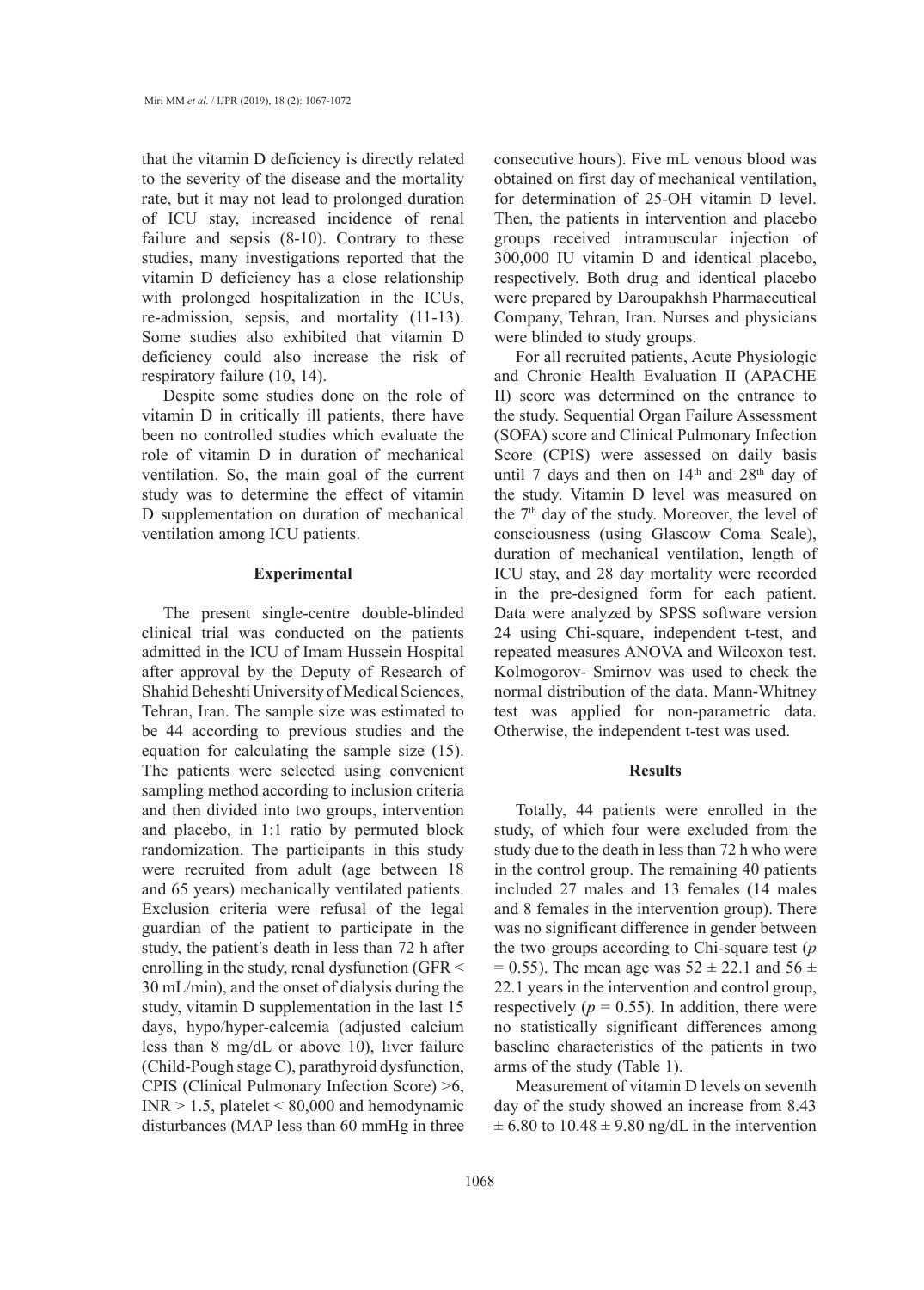| <b>Variables</b>                                                       | <b>Groups</b>      |                         |            |
|------------------------------------------------------------------------|--------------------|-------------------------|------------|
|                                                                        | Control $(n = 18)$ | Intervention $(n = 22)$ | $p$ -value |
| Age (year)                                                             | $56 \pm 22.1$      | $52 \pm 22.1$           | 0.55       |
| Male gender (No.)                                                      | 13                 | 14                      | 0.55       |
| SOFA score baseline                                                    | $6.6 \pm 1.29$     | $6.04 \pm 0.95$         | 0.85       |
| CPIS score baseline                                                    | $3.4 \pm 1.6$      | $3.13 \pm 0.99$         | 0.76       |
| <b>APACH II</b>                                                        | $19.77 \pm 4.57$   | $18.81 \pm 4$           | 0.49       |
| VIT $D$ (ng/dL)<br>Patients with vitamin D deficiency<br>$(<30$ ng/dL) | $11.35 \pm 18.23$  | $8.43 \pm 6.8$          | 0.98       |

group and decrease from  $11.35 \pm 18.23$  to  $11.16$  $\pm$  18.22 ng/dL in the control group, but the difference between two groups did not reach to a significant level ( $p = 0.29$ ).

Duration of mechanical ventilation and length of hospital stay were  $27.72 \pm 22.48$  *vs.*  $17.63 \pm 14.00$  ( $p = 0.06$ ) and  $19.50 \pm 12.20$ *vs.*  $28.72 \pm 23.58$  ( $p = 0.06$ ) in control and intervention arms of the study, respectively. In addition, mortality rate in control and intervention group was 61.1% versus 36.3% (*p* = 0.00), respectively. Data are shown in Table 2.

The repeated measures ANOVA was used to evaluate the time effect that showed no significant difference in inter- and intra-group results in terms of SOFA scale in none of the situations ( $p = 0.13$ ,  $p = 0.14$ ). In addition, analysing daily changes in SOFA score compared to the baseline using repeated measures ANOVA showed no significant changes in the control group. However, this comparison revealed a significant decrease on the 5<sup>th</sup>, 6<sup>th</sup>, and 7<sup>th</sup> day of the study in intervention group (*p*-values equal to 0.012, 0.006 and 0.002, respectively). Data are shown in Figure 1.

Changes in CPIS score over time were shown in Figure 2. Analysing daily changes in CPIS compared to the baseline using repeated measures ANOVA, showed that the mean score increased significantly in the control group (*p*-values were 0.47, 0.10, 0.00, 0.01, 0.00, 0.00 and 0.00, respectively), however, same analyses in the intervention group did not reach significant level. Despite different pattern of changes in two arms of the study, incidence of culture positive bacterial infections of respiratory tract did not show statistically significant difference  $(p = 0.74)$ .

## **Discussion**

The results of the study showed that the mean days of mechanical ventilation decreased from 27 to 17 days in vitamin D group, but it did not reach statistical significance. Maybe the

**Table 2.** Comparison of the mean duration of hospitalization, duration of mechanical ventilation and mortality of the patients in two groups.

|                               | Group              |                         |                 |
|-------------------------------|--------------------|-------------------------|-----------------|
|                               | Control $(n = 18)$ | Intervention $(n = 22)$ | <i>p</i> -value |
| Mechanical ventilation (days) | $27.72 \pm 22.48$  | $17.63 \pm 14$          | 0.06            |
| Length of ICU stay (days)     | $28.72 \pm 23.58$  | $19.5 \pm 12.2$         | 0.06            |
| Mortality $(\%)$              | 11(61.1)           | 8(36.3)                 | 0.00            |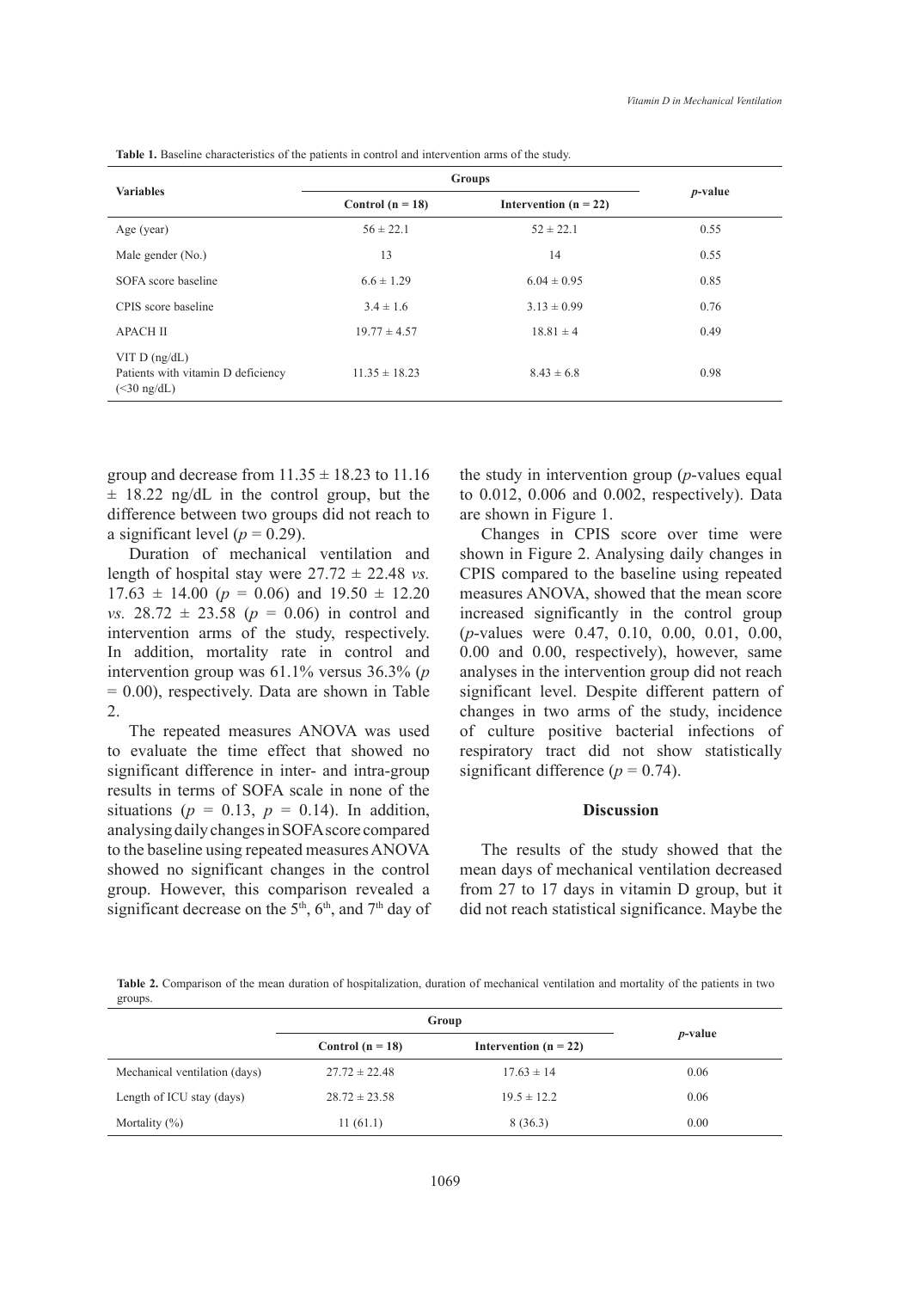

Figure 1. The changes in the mean SOFA scores in two groups over time.

vitamin D deficiency could be one of the several culprits in the dependence on the ventilator and may prolong the time of weaning from the ventilator. In a study Quraishi *et al.*, measured plasma 25-hydroxyvitamin D levels in critically ill surgical patients on ICU admission and concluded that 25-hydroxyvitamin D levels were inversely associated with the duration of respiratory support (16).

Another interesting finding of current study was effect of high dose vitamin D on allcause mortality of the patients. Our results revealed that the number of survived patients was significantly higher in the intervention group than in the control. Therefore, high-dose vitamin D injections can increase the survival rate of the patients.

The adequate vitamin D levels are necessary to regulate the function of the immune system, and its deficiency leads to an impairment of immune function. This could led to increased risk of infections, particularly ventilatorassociated pneumonia, systemic inflammation, and multiple organ dysfunction syndromes which could increase mortality rate and length of ICU stay (17, 18).

The results of vitamin D supplementation are controversial. In a study Aygencel *et al.*



**Figure 2.** The changes in the mean CPIS scores in two groups over time**.**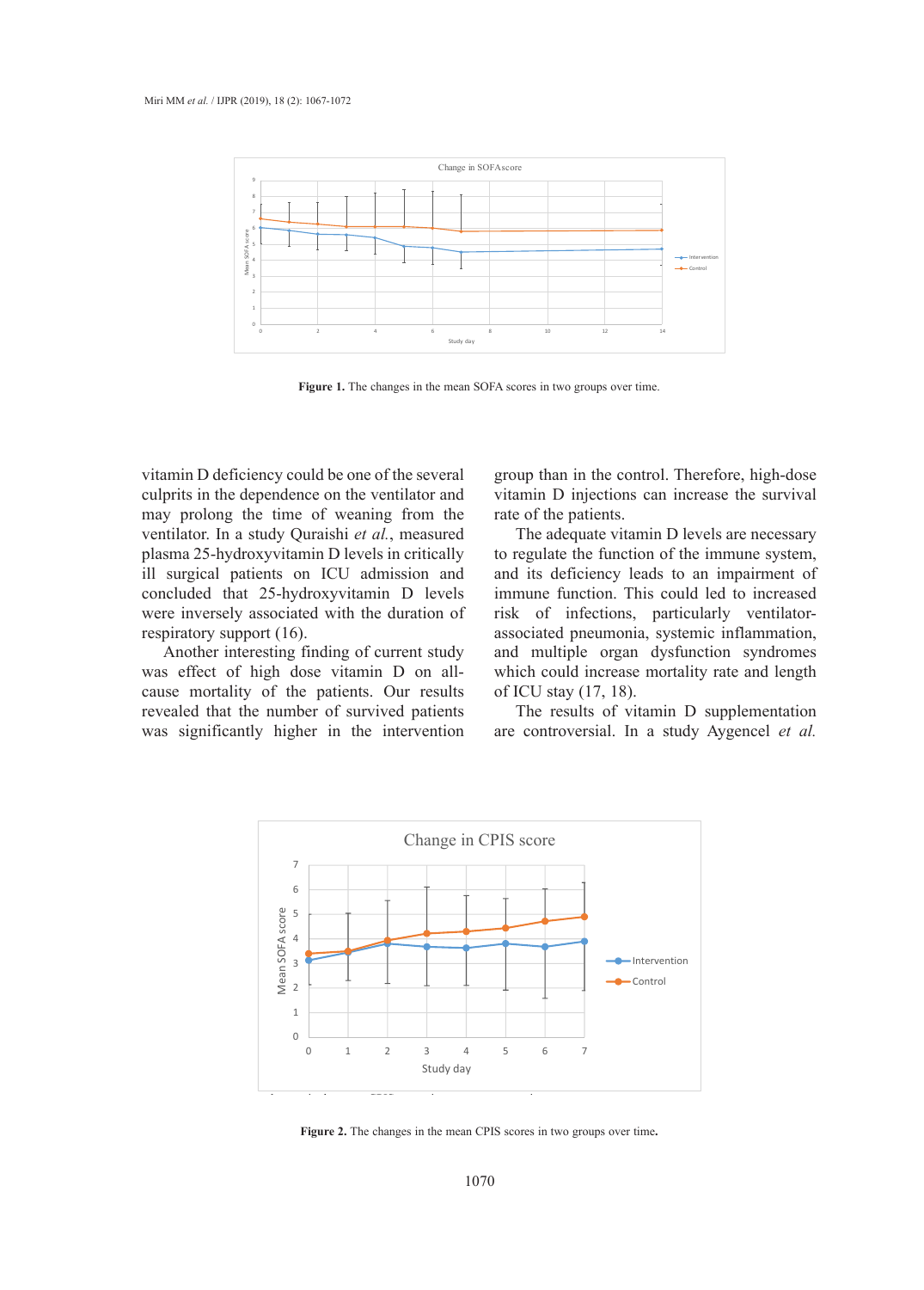reported that the mortality rate was significantly higher in the vitamin D insufficient group compared to the vitamin D sufficient group but vitamin D deficiency in this study was not an independent risk factor for mortality (19). In another study, Putzu *et al.* revealed that vitamin D administration, in critically ill patients, could decrease the mortality without significant adverse events. In addition, Miroliaee, *et al.,*  showed that vitamin D supplementation, in patients with ventilator associated pneumonia, can significantly reduce the procalcitonin (20). Also, our results revealed that vitamin D supplementation could decrease mortality rate and ICU length of stay. In contrast to our results, Langlois *et al.*, in a systematic review concluded that Vitamin D administration does not improve clinical outcomes (7).

In our study despite one injection of 300,000 units vitamin D by IM rout, 25-OH vitamin D level did not increased significantly 7 days after administration. Amrein *et al.* showed that taking high oral doses in patients with vitamin D deficiency could improve its blood level within 2 days. In this study, 540000 units of oral medication were administered to the patients in the intervention group, which was more than the dose of our study. Unlike our results, they found an improved level of vitamin D above 25 ng/dL that did not match the results of this study. However, the effect of its improvement on the prognosis of patients was not evaluated (21). In another study Gorman *et al.* revealed that in subjects receiving a single high dose IM injection of vitamin D, serum 25-OH vitamin D levels increased at 3, 4, and 24 weeks postinjection, peaking at 4 weeks. This finding is in concordance with our results, which showed no increase in serum vitamin D level one week post-injection (22).

# **Conclusion**

This study showed that administration of high-dose vitamin D could be effective in reducing the duration of mechanical ventilation, the duration of hospitalization, and mortality rate in the ICU patients. Further studies with larger sample size and multi-centre design are required to support these conclusions.

#### **Acknowledgment**

The researchers would like to express their gratitude to the Deputy of Research of the Shahid Beheshti University of Medical Sciences, Tehran, Iran and the staff in the intensive care unit of Imam Hussein Hospital.

#### **References**

- Bjelakovic G, Gluud LL, Nikolova D, Whitfield (1) K, Wetterslev J, Simonetti RG, Bjelakovic M and Gluud C. Vitamin D supplementation for prevention of mortality in adults*. Cochrane Database Syst. Rev*. (2014) CD007470.
- (2) Dobnig H, Pilz S, Scharnagl H, Renner W, Seelhorst U, Wellnitz B, Kinkeldei J, Boehm BO, Weihrauch G and Maerz W. Independent association of low serum 25-hydroxyvitamin d and 1,25-dihydroxyvitamin d levels with all-cause and cardiovascular mortality*. Arch. Intern. Med*. (2008) 168: 1340-9.
- (3) Zittermann A, Iodice S, Pilz S, Grant WB, Bagnardi V and Gandini S. Vitamin D deficiency and mortality risk in the general population: a meta-analysis of prospective cohort studies*. Am. J. Clin. Nutr*. (2012) 95: 91-100.
- Lee P, Eisman JA and Center JR. Vitamin D deficiency (4) in critically ill patients*. N. Engl. J. Med*. (2009) 360: 1912-4.
- (5) Azim A, Ahmed A, Yadav S, Baronia AK, Gurjar M, Godbole MM, Poddar B and Singh RK. Prevalence of vitamin D deficiency in critically ill patients and its influence on outcome: experience from a tertiary care centre in North India (an observational study)*. J. Intensive Care* (2013) 1: 14.
- (6) Sauneuf B, Brunet J, Lucidarme O and du Cheyron D. Prevalence and risk factors of vitamin D deficiency in critically ill patients*. Inflamm. Allergy Drug Targets* (2013) 12: 223-9.
- Langlois PL, Szwec C, D′Aragon F, Heyland DK and (7) Manzanares W. Vitamin D supplementation in the critically ill: A systematic review and meta-analysis*. Clin. Nutr*. (2018) 37: 1238-46.
- Perron RM and Lee P. Efficacy of high-dose vitamin D (8) supplementation in the critically ill patients*. Inflamm. Allergy Drug Targets* (2013) 12: 273-81.
- Braun AB, Litonjua AA, Moromizato T, Gibbons FK, (9) Giovannucci E and Christopher KB. Association of low serum 25-hydroxyvitamin D levels and acute kidney injury in the critically ill*. Crit. Care Med*. (2012) 40: 3170-9.
- (10) Moromizato T, Litonjua AA, Braun AB, Gibbons FK, Giovannucci E and Christopher KB. Association of low serum 25-hydroxyvitamin D levels and sepsis in the critically ill*. Crit. Care Med*. (2014) 42: 97-107.
- (11) McNally JD, Menon K, Chakraborty P, Fisher L, Williams KA, Al-Dirbashi OY, Doherty DR and